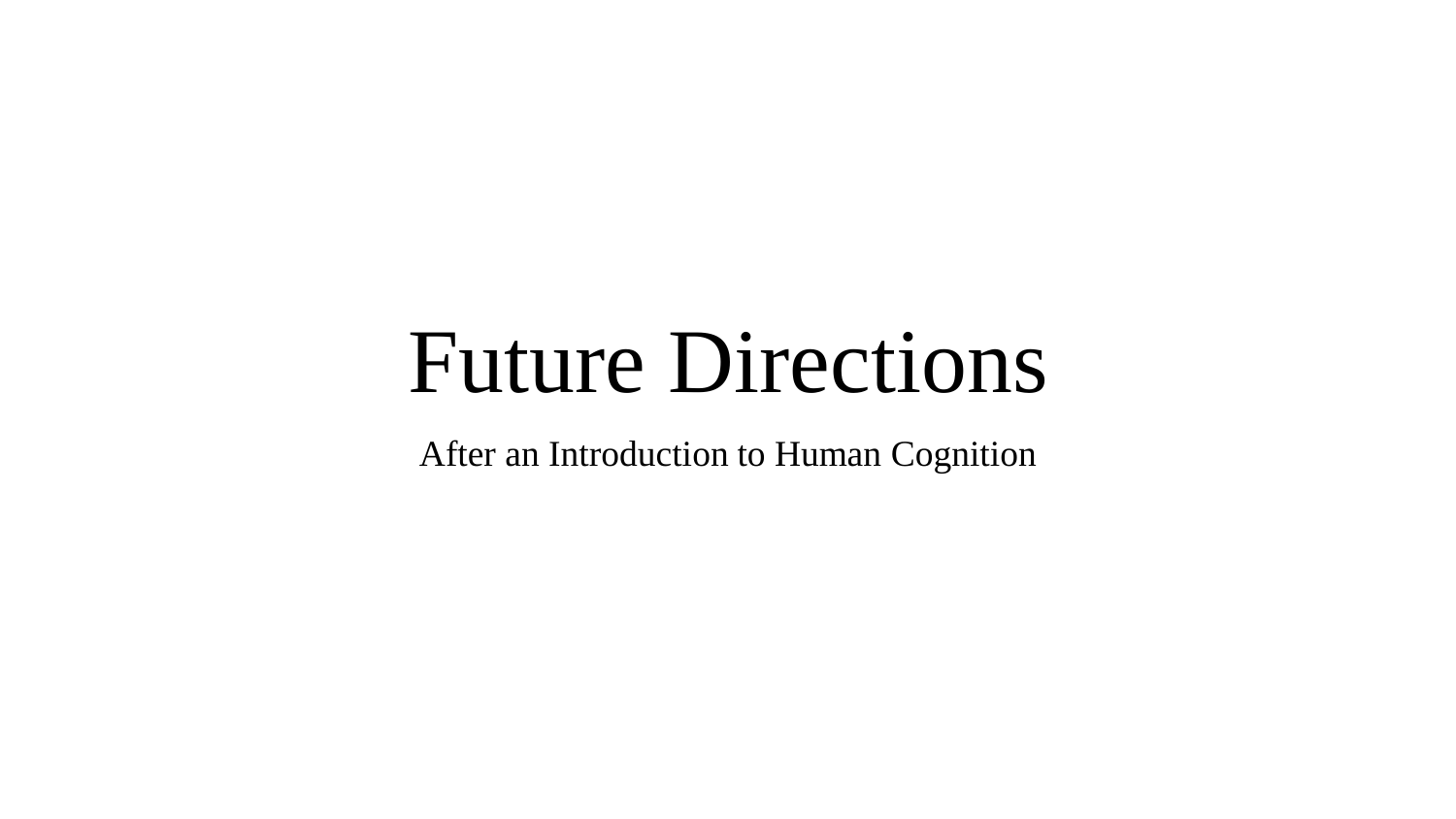## Graduate School

- Ph.D. Contact professors whose research you're interested in
	- One professor usually accepts you into their lab, and grad program.
- Writing and coding are the two most important skills
	- Need to be able to write research papers for journal publications
	- Need coding skills for data analysis
		- Learning R or Python is a good place to start (both are free)
			- Resources on learning R on my website: https://worthylab.org/statistics/
- Participate in undergraduate research (485 or 491)
	- My lab is looking for research assistants for the fall many other labs available
	- Can ask for recommendation letter for grad school or a job.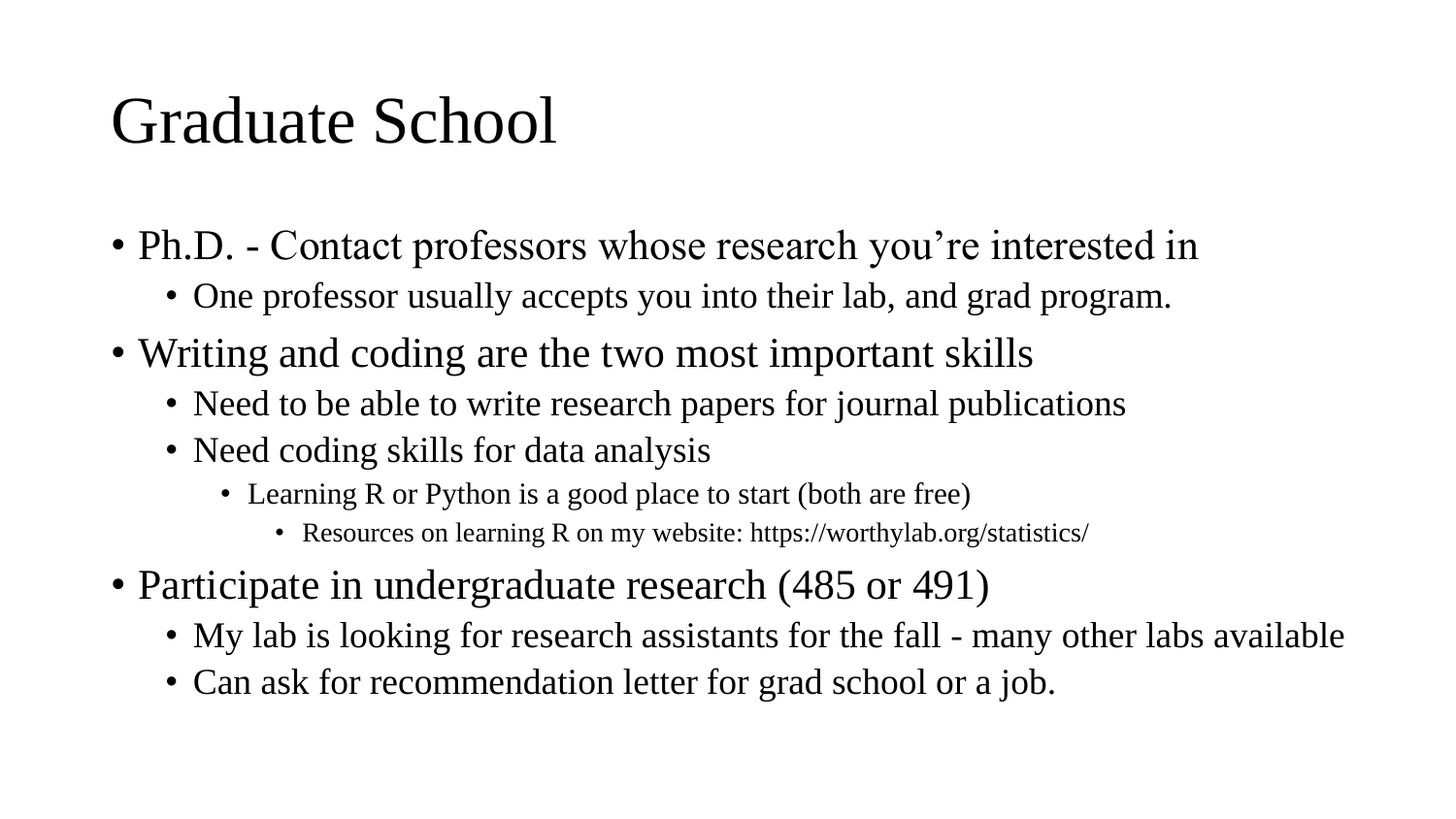## Graduate School

- Some Masters programs in data science or a related topic may be worth pursuing.
- Ph.D. programs typically cover your tuition and give you a stipend
- You typically have to pay tuition and cover your living costs for a Masters program.
- To prepare for research in cognition and cognitive neuroscience take challenging classes from different departments
	- Math (linear algebra) and computer science courses
	- Biology courses related to neuroscience